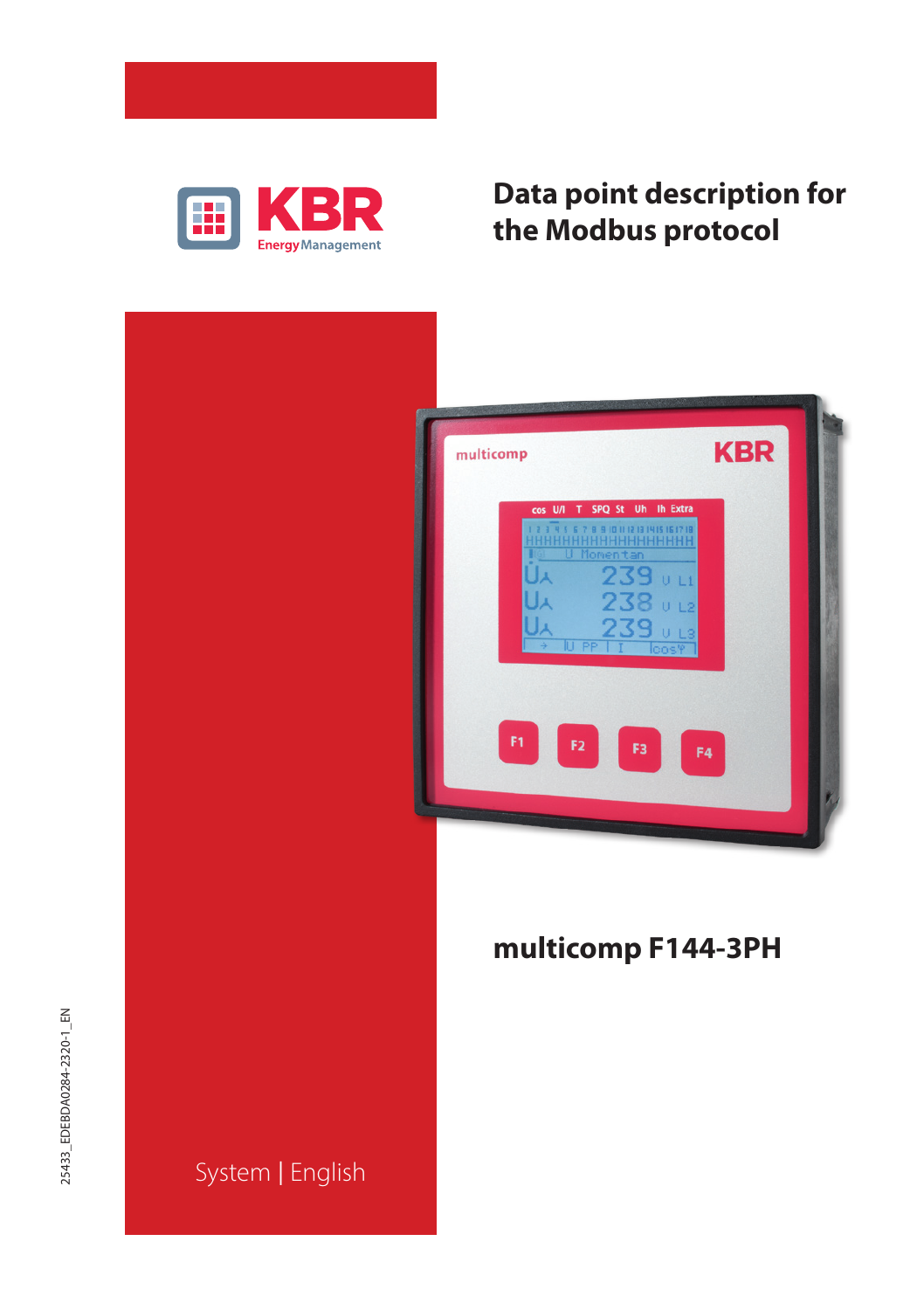## **Table of contents**

**KBR Kompensationsanlagenbau GmbH** does not accept any liability for any loss or damage resulting from printing errors in or changes to this manual.

In addition, **KBR Kompensationsanlagenbau GmbH** does not accept any liability for any loss or damage caused by defective devices or devices manipulated by the user.

Copyright 2020 by **KBR Kompensationsanlagenbau GmbH** Subject to change.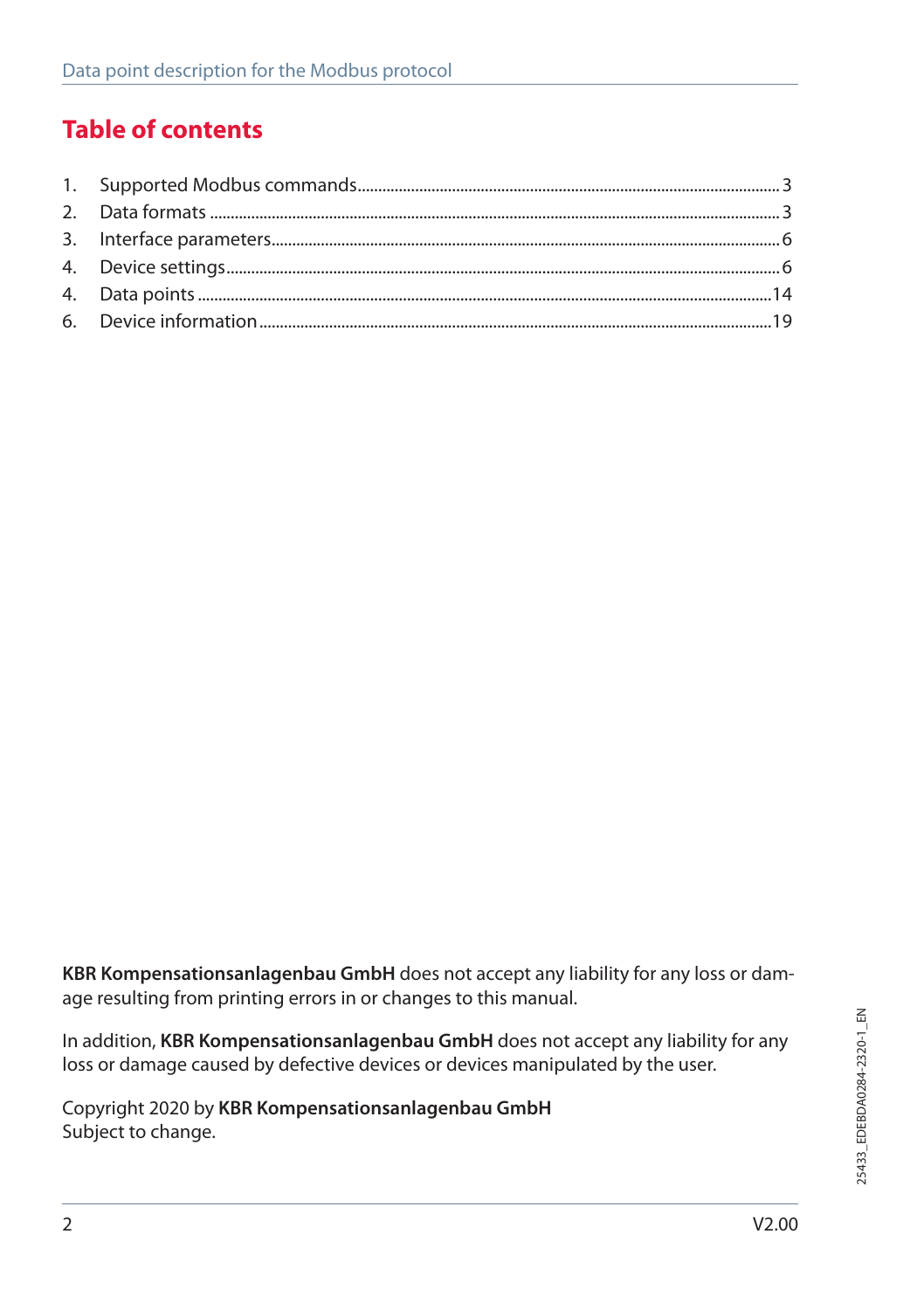### **1. Supported Modbus commands**

| 0x04                                       | Read Input Registers       |
|--------------------------------------------|----------------------------|
| $^{\circ}$ 0x2B Read Device Identification | Read Device Identification |

The multicomp 3F144 does not support broadcast commands. All Modbus commands described are device-specific commands.

### **2. Data formats**

#### **(unsigned) short:** 0x1234

| Address  | $+6$ |      |  |
|----------|------|------|--|
| Contents | 0x12 | 0x34 |  |

Rule for byte sequence: MSB before LSB

#### **(unsigned) long:** 0x12345678

| Address  | $+6$ |      |      | -    |
|----------|------|------|------|------|
| Contents | 0x12 | 0x34 | 0x56 | 0x78 |

#### **float:**

| Format                                         | Complies with the IEEE 754 standard                                                                                                                        |  |  |
|------------------------------------------------|------------------------------------------------------------------------------------------------------------------------------------------------------------|--|--|
| Representation                                 | 4 bytes                                                                                                                                                    |  |  |
| Accuracy                                       | 24 bits ( $\triangleright$ represent >7 decimal points)                                                                                                    |  |  |
| 24-bit mantissa; 8-bit exponent<br>Composition |                                                                                                                                                            |  |  |
| Mantissa                                       | 24 bits $(M) + 1$ bit $(S)$                                                                                                                                |  |  |
|                                                | The MSB of the mantissa is always $1 \Rightarrow$ it is not saved separately!                                                                              |  |  |
|                                                | S = sign of the mantissa: $S = 1$ $\triangleright$ negative number; $S = 0$ $\triangleright$ posi-<br>tive number                                          |  |  |
| Exponent                                       | 8 bits (0-255); is saved relatively to 127, i.e. the current value of<br>the exponent is calculated by subtracting the number 127 from<br>the saved value. |  |  |
|                                                | Curr. exp. = saved exp value. $-127 \Rightarrow$ range of numbers from<br>128 to -127!                                                                     |  |  |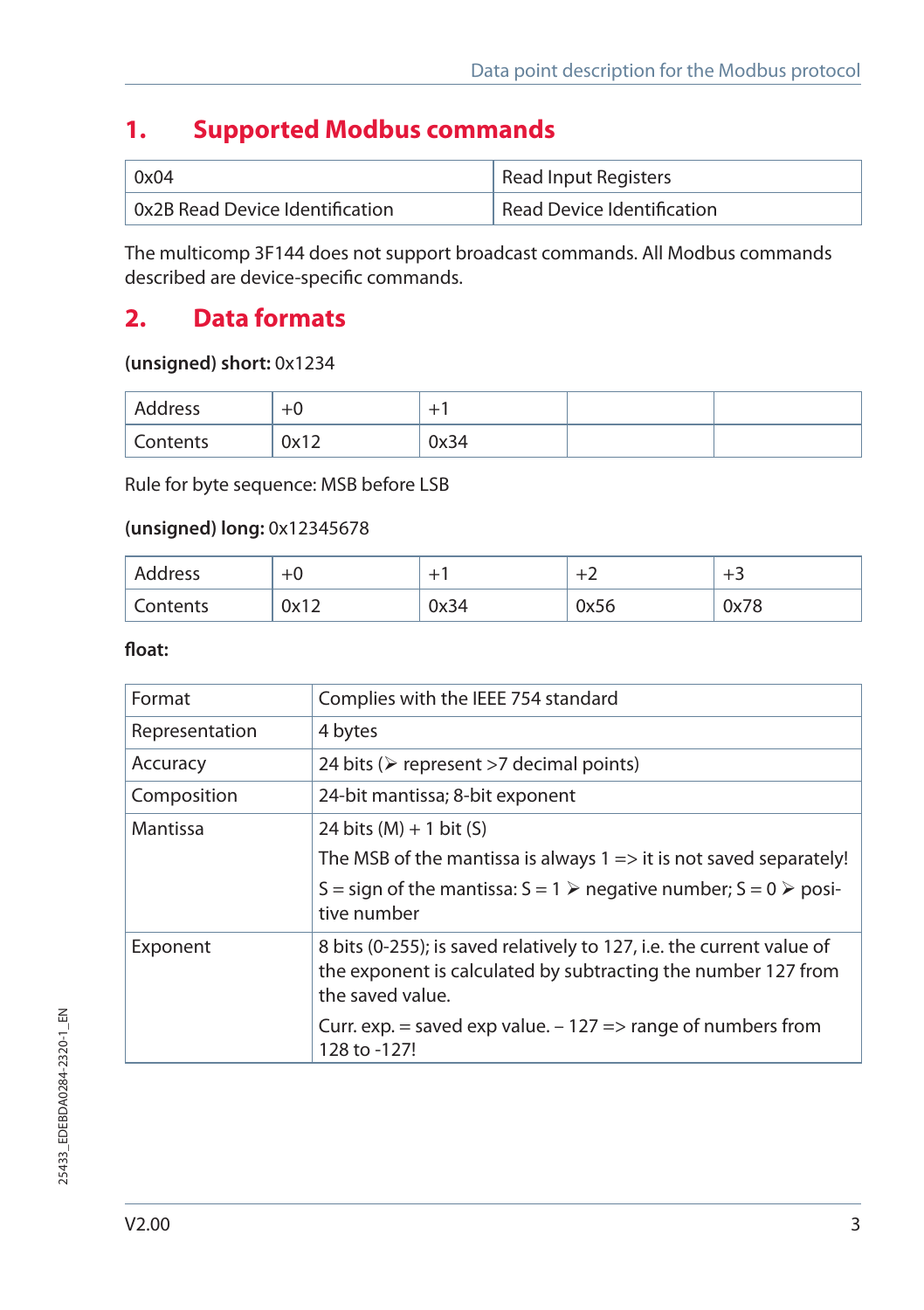#### **Example 1:** -12.5 decimal = 0xC1480000 hex

M: 24 bit-mantissa

- E: Exponent with offset of 127
- S: Sign for mantissa (S=1 neg.; S=0 pos.)

| Address | $+0$             | $+1$            | $+2$            | $+3$     |
|---------|------------------|-----------------|-----------------|----------|
| Format  | <b>SFFFFFFFF</b> | <b>FMMMMMMM</b> | <b>MMMMMMMM</b> | MMMMMMMM |
| Binary  | 11000001         | 01001000        | 00000000        | 00000000 |
| Hex     |                  | 48              | 00              | 00       |

The byte sequence is defined as follows:

The byte with the "S sign bit" is transmitted over the bus as the first byte.

The sequence of the float bytes of the bus can be reversed, if necessary, using the device parameter 0xD02C (see table 1).

The register value 0xD02C in this case means:

- **•** with 1 -> sign bit S in 1st byte (sequence according to definition)
- **•** with 0 -> sign bit S in 4th byte (sequence reversed)

The following information can be derived from this:

The sign bit is  $1 \Rightarrow$  negative mantissa

The value of the exponent amounts to 10000010 bin or 130 dec.

This results in an exponent value of:  $130 - 127 = 3$ 

The mantissa has the following value: 10010000000000000000000

The decimal point can be found at the left end of the mantissa, preceded by a 1. This position does not appear in the hexadecimal numeric notation. If you add 1 and set the decimal point at the beginning of the mantissa, the following value is obtained: 1.10010000000000000000000

Now, the mantissa needs to be adjusted to the exponent. A negative exponent shifts the decimal point to the left, a positive exponent shifts it to the right. Since the exponent is 3, this is represented as: 1100.10000000000000000000

The number obtained corresponds to the binary floating-point number.

Binary digits to the left of the decimal point result in values > 1. In this example, 1100 bin results in the number 12 dec.  ${(1x2^3) + (1x2^2) + (0x2^1) + (0x2^0)}$ 

Binary digits to the right of the decimal point result in values < 1. In this example, .100....... bin yields the number 0.5 dec.

 ${(1x2<sup>-1</sup>)+(0x2<sup>-2</sup>)+(0x2<sup>-3</sup>)+(0x2<sup>-4</sup>)}$ 

By adding the individual values, 12.5 is obtained. As the sign bit was set, it is a negative value, -12.5.

The hexadecimal number 0xC1480000 thus corresponds to -12.5.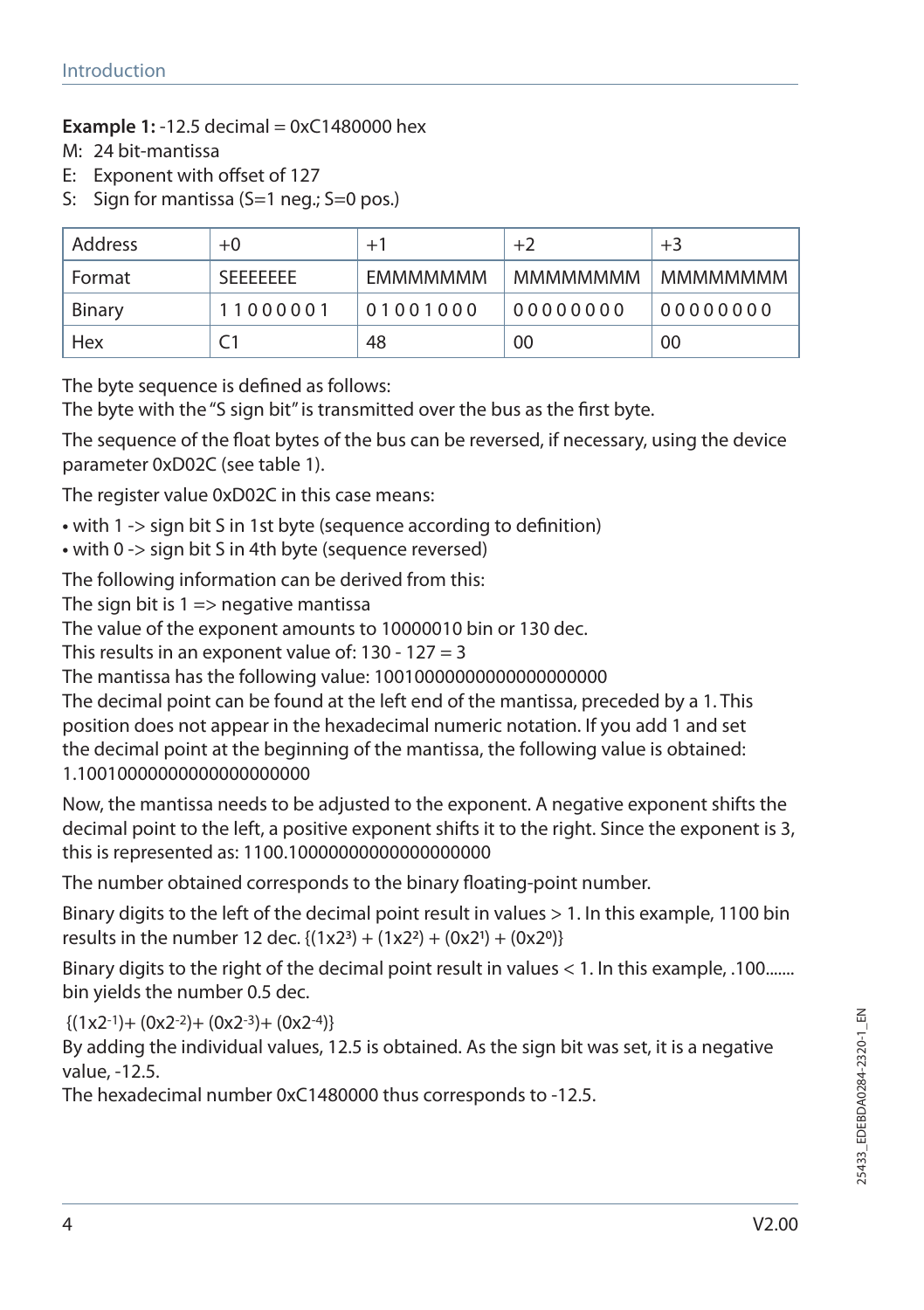**Example 2: -12.55155 decimal = 0xC148D325 hex** 

| Address | $+0$             | $+1$            | $+2$            | $+3$     |
|---------|------------------|-----------------|-----------------|----------|
| Format  | <b>SFFFFFFFF</b> | <b>FMMMMMMM</b> | <b>MMMMMMMM</b> | MMMMMMMM |
| Binary  | 11000001         | 01001000        | 11010011        | 00100101 |
| Hex     |                  | 48              | D <sub>3</sub>  | 2500     |

**Example 3:** 45.354 decimal = 0x42356A7F hex

| Address | $+0$             | $+1$            | $+2$            | $+3$     |
|---------|------------------|-----------------|-----------------|----------|
| Format  | <b>SFFFFFFFF</b> | <b>EMMMMMMM</b> | <b>MMMMMMMM</b> | мммммммм |
| Binary  | 01000010         | 00110101        | 01101010        | 01111111 |
| Hex     | 42               | 35              | 6A              | 7F       |

Exponent: 10000100 bin = 132 dec.

 $\triangleright$  Exp.= 132-127=5

Mantissa: S=0

 $\triangleright$  Sign=positive

0110101011010001111111 bin

Decimal point added to the first position of the mantissa

 . 01101010110101001111111

Leading 1 in front of the decimal point

 $\geq 1.01101010110101001111111$ 

Taking the exponent into account (=5)

 101101. 010110101001111111

to the left of the decimal point:  $101101 \text{ bin} = 2^5 + 2^3 + 2^2 + 2^0 = 45 \text{ dec.}$ 

To the right of the decimal point:  $010110101001111111$  bin =

 $2^{-2} + 2^{-4} + 2^{-5} + 2^{-7} + 2^{-9} + 2^{-12} + 2^{-13} + 2^{-14} + 2^{-15} + 2^{-16} + 2^{-17} + 2^{-18} = 0.3540001$  dec.

**Final result: +45.03540001 dec.**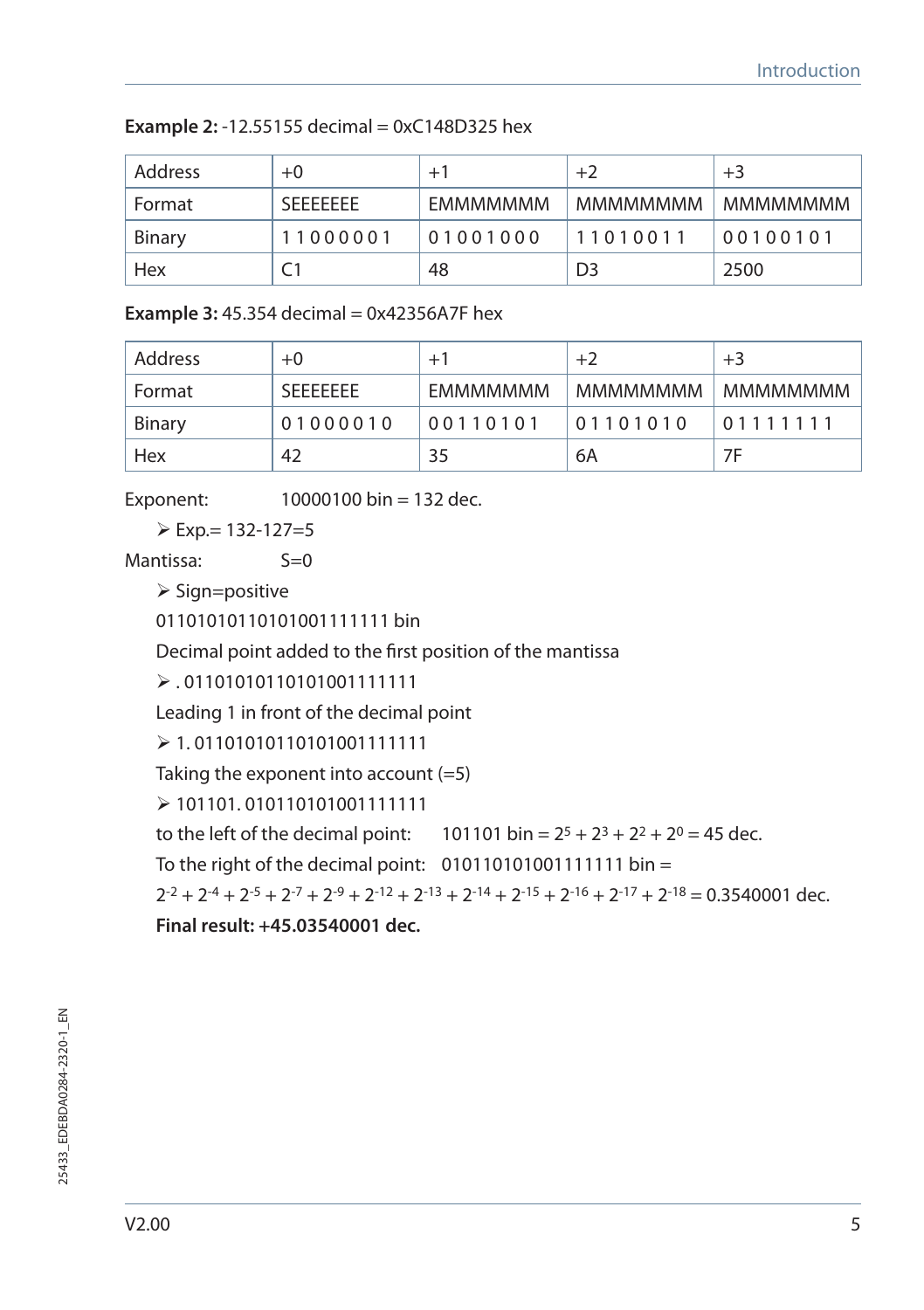### **3. Interface parameters**

#### **Setting options for Modbus RTU**

| Baud rate (baud)          | Parity          | Data bits | Stop bits                        |
|---------------------------|-----------------|-----------|----------------------------------|
| 4800,9600,19200,<br>38400 | even, odd, none |           | 2 for parity none<br>otherwise 1 |

The maximum data length of a Modbus transmission is 256 bytes. This results in a user data length of 253 bytes.

The number of data bits and stop bits is defined in the Modbus definition. Baud rates of less than 4800 baud are possible by definition, but not implemented at present. The interface parameters can only be set on the device. (not via the bus).

### **4. Device settings**

The settings are read with the 0x04 command (read input registers) as shown in Table 1. Writing is not possible at present.

| <b>Address</b> | <b>Words</b>   | <b>Description</b>                                                       | Value                                                 | Format           |
|----------------|----------------|--------------------------------------------------------------------------|-------------------------------------------------------|------------------|
| 0xD002         | $\mathcal{P}$  | Measuring voltage primary transformer<br>(applies to all three phases)   |                                                       | unsigned<br>long |
| 0xD004         | $\overline{2}$ | Measuring voltage secondary transformer<br>(applies to all three phases) |                                                       | unsigned<br>long |
| 0xD006         | $\mathfrak{D}$ | Measuring current primary transformer<br>(applies to all three phases)   |                                                       | unsigned<br>long |
| 0xD008         | $\overline{2}$ | Measuring current secondary transformer<br>(applies to all three phases) |                                                       | unsigned<br>long |
| $0x$ D $00A$   | $\mathfrak{D}$ | Frequency correction<br>(0=auto // 1=50Hz // 2=60Hz)                     | $0 - 2$                                               | unsigned<br>long |
| 0xD00C         | $\overline{2}$ | Average current value, averaging time in<br>min                          | $1 - 15$                                              | unsigned<br>long |
| 0xD00E         | $\overline{2}$ | Attenuation voltage                                                      | $0 - 9$                                               | unsigned<br>long |
| 0xD010         | $\overline{2}$ | <b>Attenuation current</b>                                               | $0 - 9$                                               | unsigned<br>long |
| 0xD012         | $\overline{2}$ | Primary transformer induced current<br>(not available)                   | ---                                                   | unsigned<br>long |
| 0xD014         | $\overline{2}$ | Secondary transformer induced current<br>(not available)                 | $---$                                                 | unsigned<br>long |
| 0xD016         | $\overline{2}$ | Connected phase voltage measurement<br>(not available)                   | ---                                                   | unsigned<br>long |
| 0xD018         | $\overline{2}$ | Connected phase current measurement<br>$(0-120-240)$                     | $0=0^{\circ}$ // $1=120^{\circ}$<br>$1/2 = 240^\circ$ | unsigned<br>long |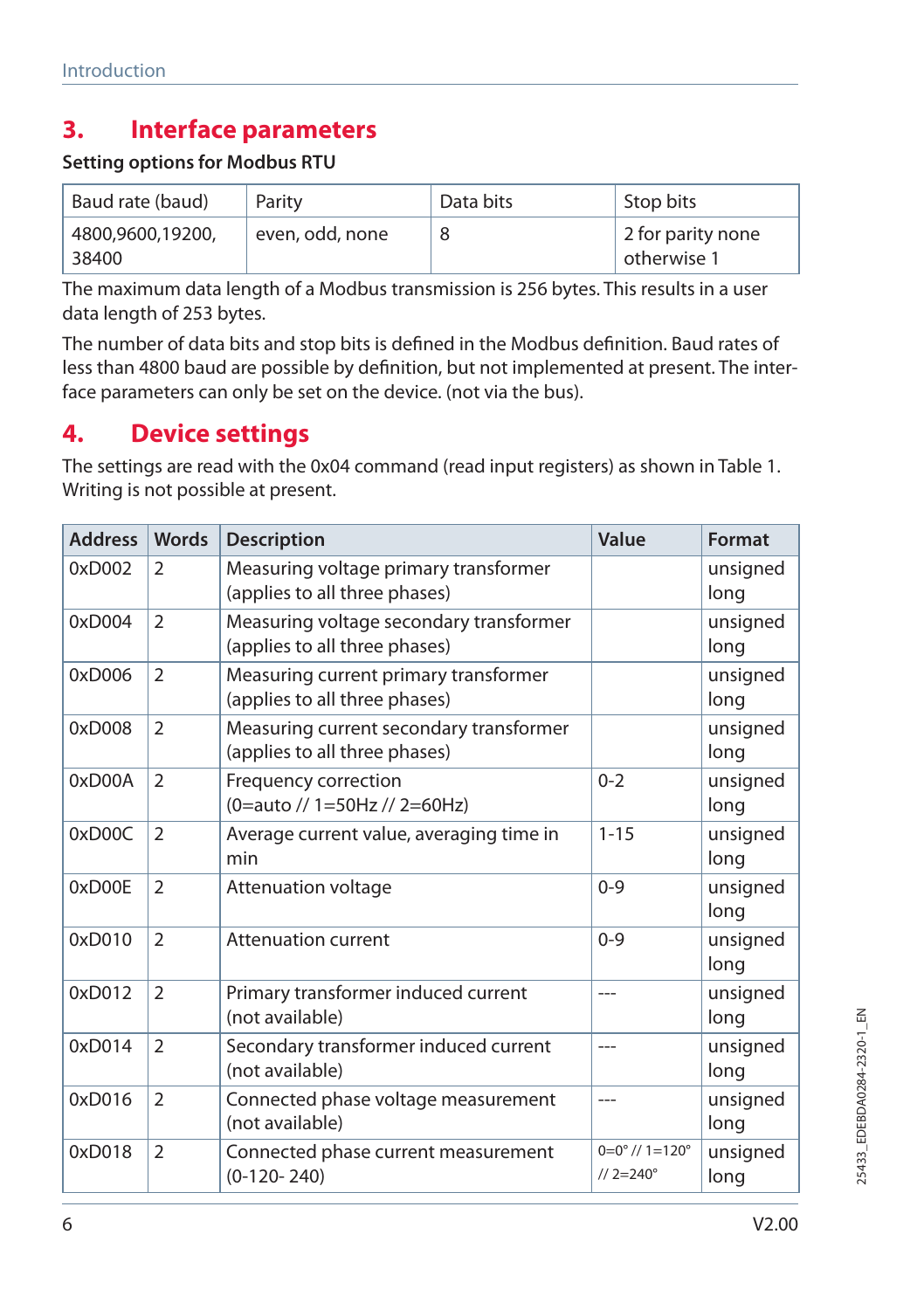| <b>Address</b> | <b>Words</b>   | <b>Description</b>                                                                          | Value          | Format           |
|----------------|----------------|---------------------------------------------------------------------------------------------|----------------|------------------|
| 0xD01a         | 2              | Daylight saving time (not available)                                                        |                | unsigned<br>long |
| 0xD01c         | 2              | Switching standard time --> daylight saving<br>time (not available)                         | $\overline{a}$ | unsigned<br>long |
| 0xD01e         | 2              | Switching daylight saving time --> standard<br>time (not available)                         | $---$          | unsigned<br>long |
| 0xD020         | $\overline{2}$ | Threshold value for voltage dip<br>(not available)                                          | $---$          | float            |
| 0xD022         | $\overline{2}$ | Attenuation for missing compensation<br>power                                               | $0 - 9$        | unsigned<br>long |
| 0xD024         | 2              | free                                                                                        | $---$          | float            |
| 0xD026         | 2              | free                                                                                        | $---$          | float            |
| 0xD028         | 2              | Time (not available)                                                                        | $\overline{a}$ | unsigned<br>long |
| 0xD02a         | $\overline{2}$ | Factor for default response times<br>(not available)                                        | $\overline{a}$ | unsigned<br>long |
| 0xD02c         | $\overline{2}$ | Byte sequence for float on the Modbus<br>(1=as defined // 0=reversed)                       | $0 - 1$        | unsigned<br>long |
| 0xD02e         | $\overline{2}$ | free                                                                                        | $---$          | float            |
| 0xD030         | $\overline{2}$ | Temperature [0.1 °C] that triggers the fan<br>when the threshold is exceeded                | $0 - 700$      | unsigned<br>long |
| 0xD032         | 2              | Temperature [0.1 °C] that triggers the alarm<br>when exceeded (not available)               | $---$          | unsigned<br>long |
| 0xD034         | $\overline{2}$ | Temperature [0.1 °C] that causes the stages<br>to switch off when the threshold is exceeded | $0 - 700$      | unsigned<br>long |
| 0xD036         | $\overline{2}$ | Fan hysteresis (not in use)                                                                 | $---$          | unsigned<br>long |
| 0xD038         | $\overline{2}$ | Alarm hysteresis (not in use)                                                               | ---            | unsigned<br>long |
| 0xD03A         | $\mathfrak{D}$ | Stage switch-off hysteresis<br>(not in use)                                                 | ---            | unsigned<br>long |
| 0xD03C         | $\overline{2}$ | Error message screen<br>(not in use)                                                        | $---$          | unsigned<br>long |
| 0xD03E         | $\overline{2}$ | Message and relay screen<br>(not in use)                                                    | $---$          | unsigned<br>long |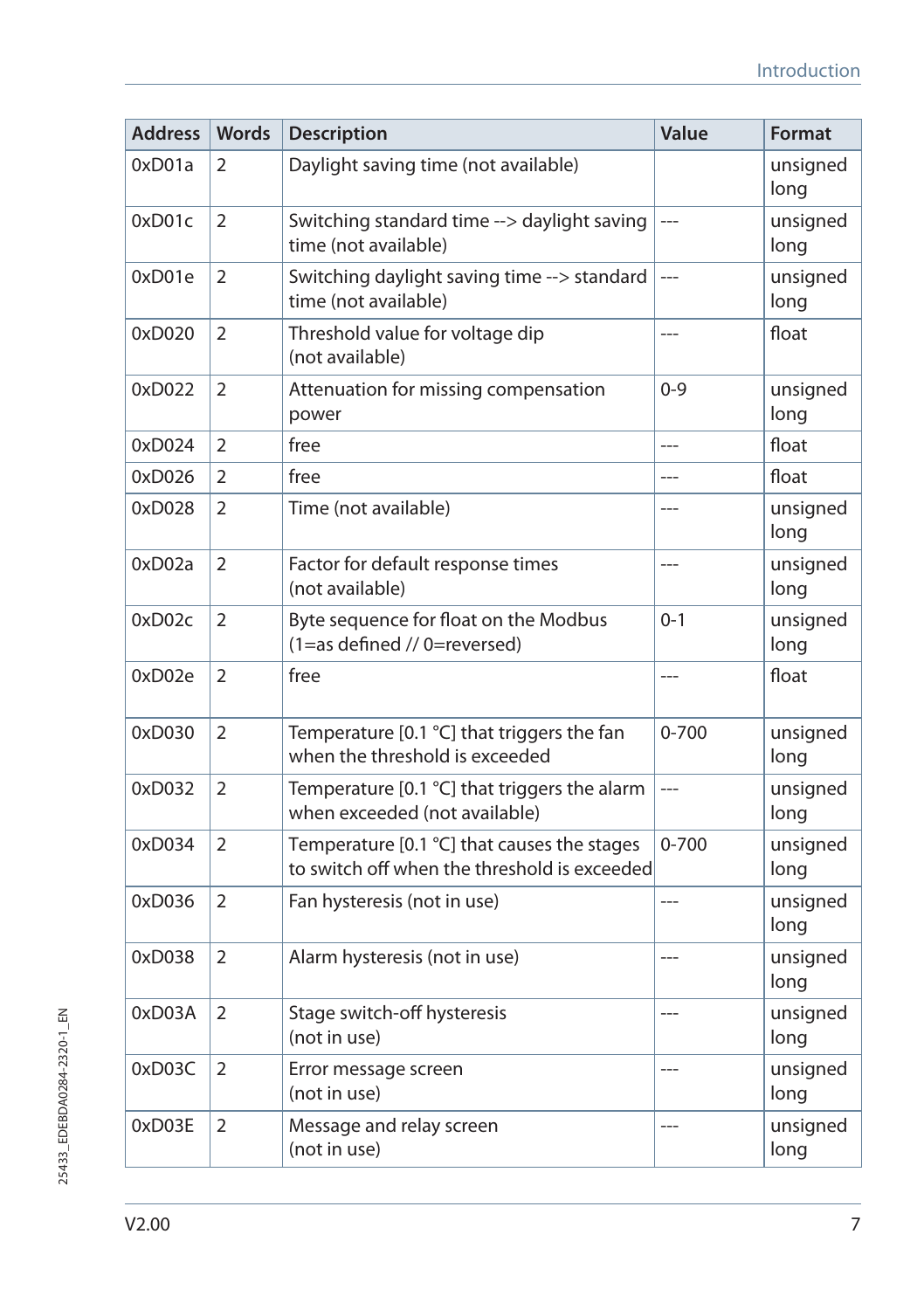| <b>Address</b> | <b>Words</b>   | Description                                                                     | Value                                  | <b>Format</b>    |
|----------------|----------------|---------------------------------------------------------------------------------|----------------------------------------|------------------|
| 0xD040         | 2              | Target CosPhi 1                                                                 | $-1.0 - +1.0$                          | float            |
| 0xD042         | $\overline{2}$ | Target CosPhi in case of energy recovery                                        | $-1.0 - +1.0$                          | float            |
| 0xD044         | 2              | Target CosPhi for message "Compensation<br>unit too small"                      | $-1.0 - +1.0$                          | float            |
| 0xD046         | 2              | Limit for operating cycle message                                               | 0-999999                               | unsigned<br>long |
| 0xD048         | 2              | Switching interval [ms]                                                         | 0-999990                               | unsigned<br>long |
| 0xD04A         | $\overline{2}$ | Delay time before contactor stages<br>can be switched on [s] (not in use)       | $---$                                  | unsigned<br>long |
| 0xD04C         | $\overline{2}$ | Time before message "Compensation unit<br>too small" is displayed [s]           | 0-9999                                 | unsigned<br>long |
| 0xD04E         | 2              | Idle time after compensation [ms]                                               | 0-999990                               | unsigned<br>long |
| 0xD050         | $\overline{2}$ | Percentage of smallest available stage<br>before activation                     | 70-150                                 | unsigned<br>long |
| 0xD052         | $\overline{2}$ | Percentage of smallest available stage<br>before stages can be switched off     | 70-150                                 | unsigned<br>long |
| 0xD054         | $\overline{2}$ | Alarm relay (not in use)                                                        | $---$                                  | unsigned<br>long |
| 0xD056         | $\overline{2}$ | Temperature evaluation                                                          | $0 = \text{off }$ //<br>$1 =$ on       | unsigned<br>long |
|                |                | <b>Stage parameters</b>                                                         |                                        |                  |
| 0xD058         | $\overline{2}$ | Base index for the following stage parame-<br>ters (addresses 0xD0B0 to 0xD06C) | $\Omega$                               | unsigned<br>long |
| 0xD05A         | $\overline{2}$ | Type (not in use)                                                               | $---$                                  | unsigned<br>long |
| 0xD05C         | $\overline{2}$ | Mode                                                                            | $0 = \frac{Off}{1} =$<br>Auto $2 = On$ | unsigned<br>long |
| 0xD05E         | 2              | Cabinet number (not in use)                                                     | $---$                                  | unsigned<br>long |
| 0xD060         | 2              | Detuning factor (not in use)                                                    | $---$                                  | unsigned<br>long |
| 0xD062         | 2              | Stage power [0.1 kvar]<br>$(c = positive / i = negative)$                       | c99999-<br>i99999                      | unsigned<br>long |
| 0xD064         | $\overline{2}$ | Discharge time [ms]                                                             | 0-99999                                | unsigned<br>long |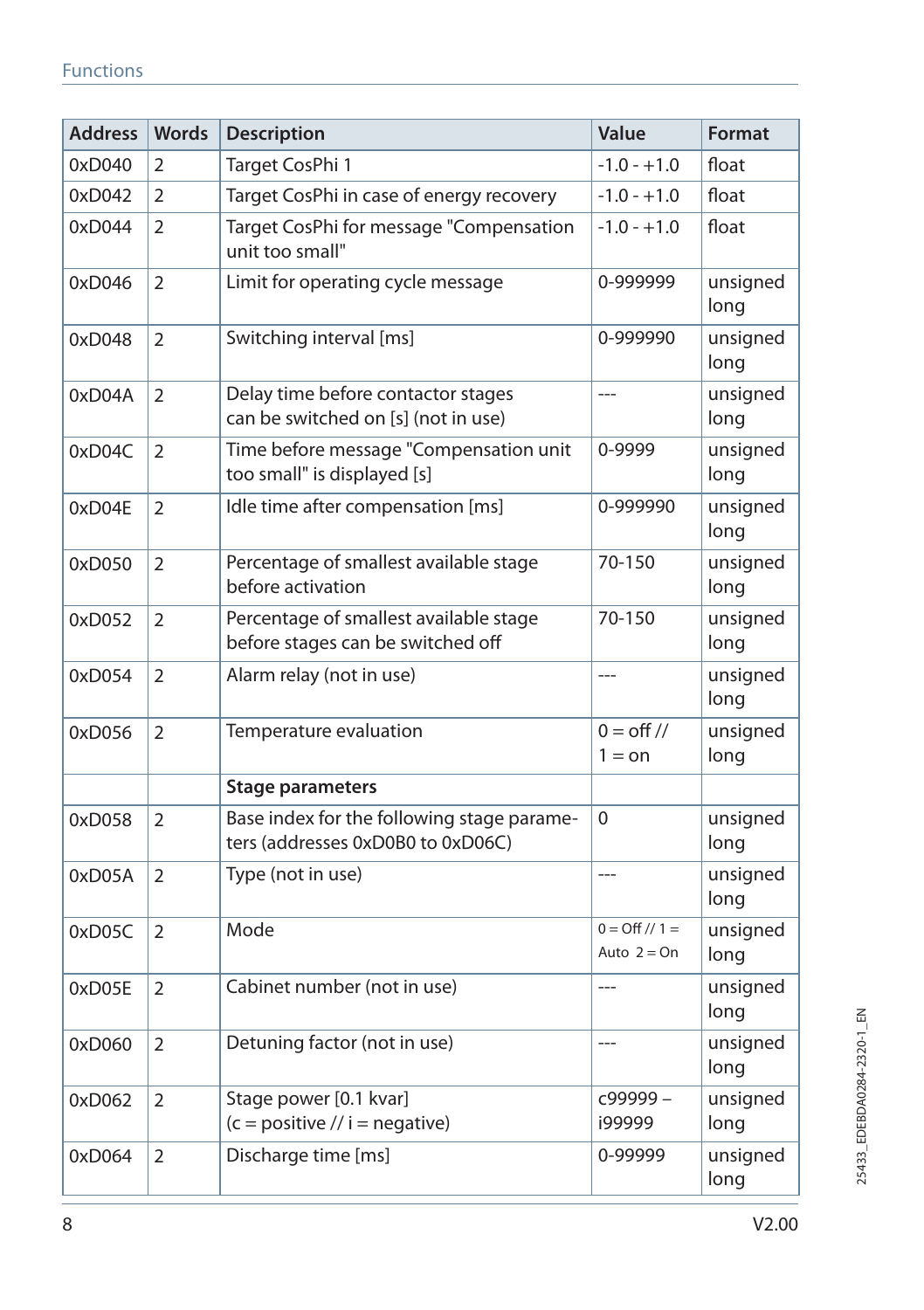| <b>Address</b> | <b>Words</b>   | <b>Description</b>                                                                                      | Value          | Format           |
|----------------|----------------|---------------------------------------------------------------------------------------------------------|----------------|------------------|
| 0xD066         | 2              | Operating cycles                                                                                        | 0-999999       | unsigned<br>long |
| 0xD068         | $\overline{2}$ | Operating hours                                                                                         | $---$          | unsigned<br>long |
| xD06A          | $\overline{2}$ | Total temperature switch-offs<br>(not in use)                                                           | $---$          | long             |
| 0xD06C         | $\overline{2}$ | Type of connection of the stage<br>(bit coded, only 1 bit active)                                       |                | unsigned<br>long |
|                |                | Bit0: Delta<br>Bit3: L3N<br><b>Bit6: L31</b><br>Bit1: L1N<br>Bit4: L12<br>Bit2: L2N<br><b>Bit5: L23</b> |                |                  |
| 0xD06E         |                | Base index                                                                                              | 1              | unsigned<br>long |
|                |                | .                                                                                                       |                |                  |
| 0xD082         |                | Type of connection                                                                                      |                | unsigned<br>long |
| 0xD084         |                | Base index                                                                                              | $\overline{2}$ | unsigned<br>long |
|                |                | $\cdots$                                                                                                |                |                  |
| 0xD098         |                | Type of connection                                                                                      |                | unsigned<br>long |
| 0xD09A         |                | Base index                                                                                              | 3              | unsigned<br>long |
|                |                | .                                                                                                       |                |                  |
| 0xD0AE         |                | Type of connection                                                                                      |                | unsigned<br>long |
| 0xD0B0         |                | Base index                                                                                              | 4              | unsigned<br>long |
|                |                | .                                                                                                       |                |                  |
| 0xD0C4         |                | Type of connection                                                                                      |                | unsigned<br>long |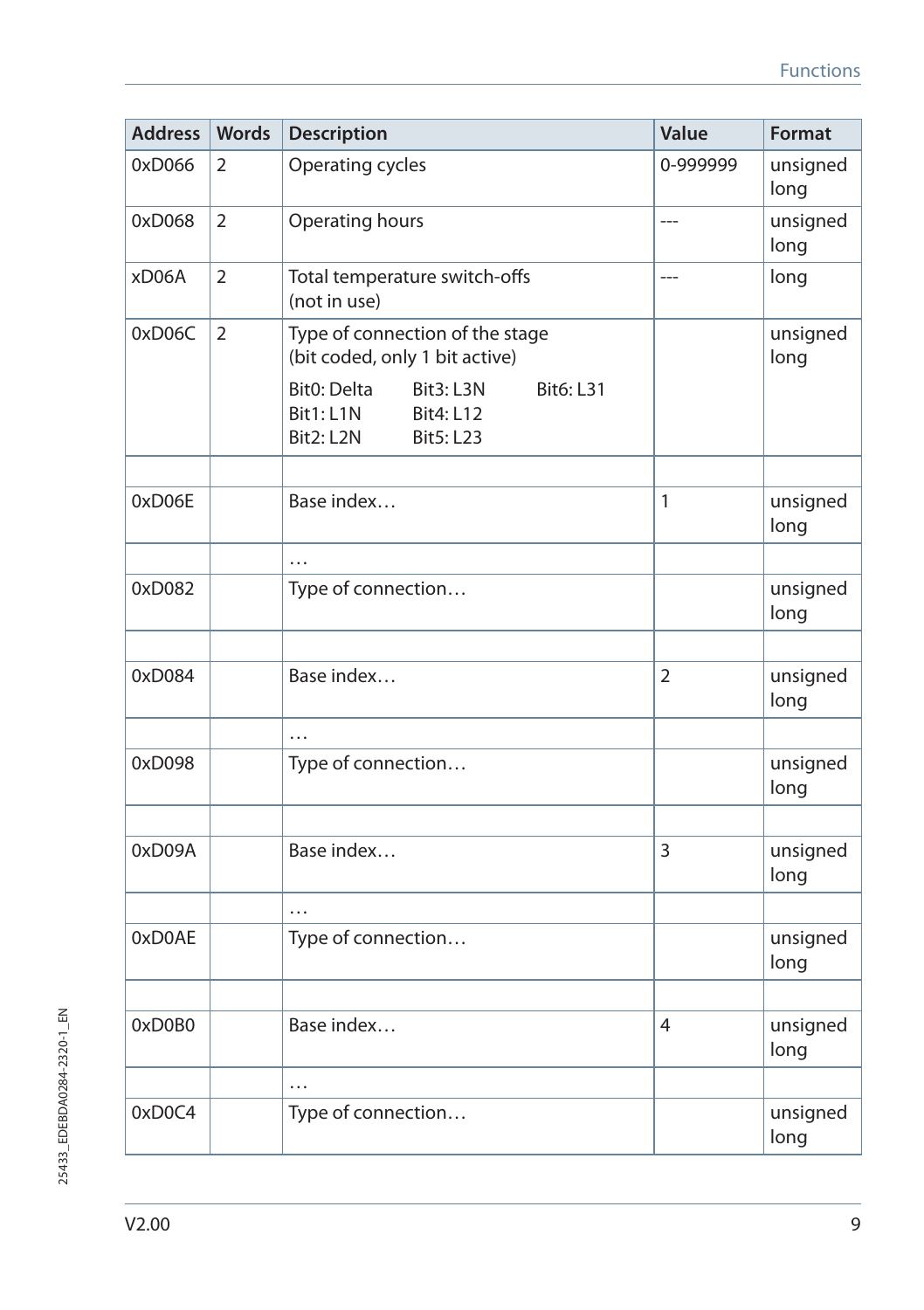| <b>Address</b> | <b>Words</b> | <b>Description</b> | Value          | Format           |
|----------------|--------------|--------------------|----------------|------------------|
| 0xD0C6         |              | Base index         | 5              | unsigned<br>long |
|                |              | .                  |                |                  |
| 0xD0DA         |              | Type of connection |                | unsigned<br>long |
|                |              |                    |                |                  |
| 0xD0DC         |              | Base index         | 6              | unsigned<br>long |
|                |              | .                  |                |                  |
| 0xD0F0         |              | Type of connection |                | unsigned<br>long |
|                |              |                    |                |                  |
| 0xD0F2         |              | Base index         | $\overline{7}$ | unsigned<br>long |
|                |              | .                  |                |                  |
| 0xD106         |              | Type of connection |                | unsigned<br>long |
|                |              |                    |                |                  |
| 0xD108         |              | Base index         | 8              | unsigned<br>long |
|                |              | .                  |                |                  |
| 0xD11C         |              | Type of connection |                | unsigned<br>long |
|                |              |                    |                |                  |
| 0xD11E         |              | Base index         | 9              | unsigned<br>long |
|                |              | $\ddotsc$          |                |                  |
| 0xD132         |              | Type of connection |                | unsigned<br>long |
|                |              |                    |                |                  |
| 0xD134         |              | Base index         | 10             | unsigned<br>long |
|                |              | .                  |                |                  |
| 0xD148         |              | Type of connection |                | unsigned<br>long |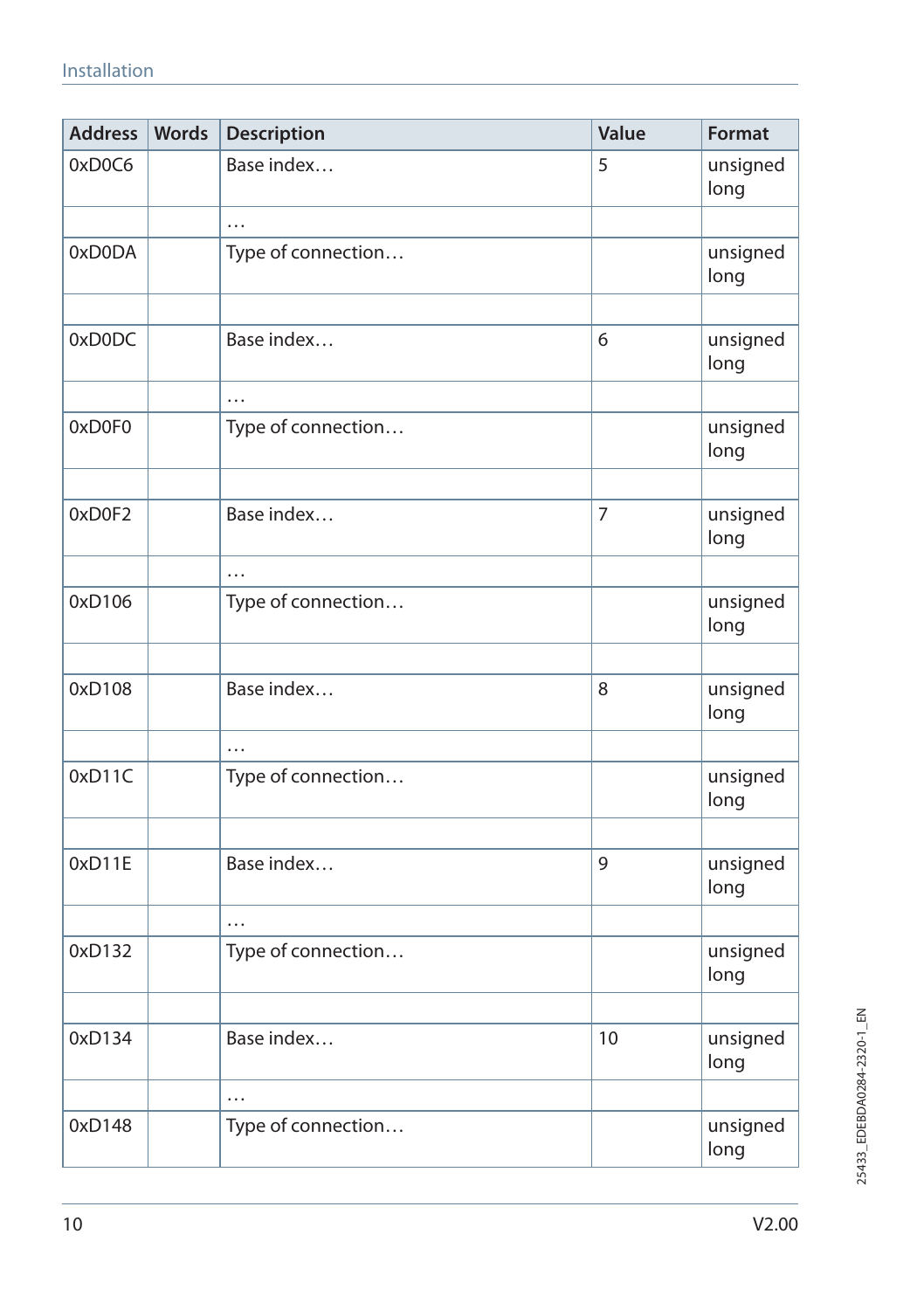| <b>Address</b> | Words | Description        | Value | Format           |
|----------------|-------|--------------------|-------|------------------|
| 0xD14A         |       | Base index         | 11    | unsigned<br>long |
|                |       | .                  |       |                  |
| 0xD15E         |       | Type of connection |       | unsigned<br>long |
|                |       |                    |       |                  |
| 0xD160         |       | Base index         | 12    | unsigned<br>long |
|                |       | .                  |       |                  |
| 0xD174         |       | Type of connection |       | unsigned<br>long |
|                |       |                    |       |                  |
| 0xD176         |       | Base index         | 13    | unsigned<br>long |
|                |       | $\cdots$           |       |                  |
| 0xD18A         |       | Type of connection |       | unsigned<br>long |
|                |       |                    |       |                  |
| 0xD18C         |       | Base index         | 14    | unsigned<br>long |
|                |       | .                  |       |                  |
| 0xD1A0         |       | Type of connection |       | unsigned<br>long |
|                |       |                    |       |                  |
| 0xD1A2         |       | Base index         | 15    | unsigned<br>long |
|                |       | .                  |       |                  |
| 0xD1B6         |       | Type of connection |       | unsigned<br>long |
|                |       |                    |       |                  |
| 0xD1b8         |       | Base index         | 16    | unsigned<br>long |
|                |       | .                  |       |                  |
| 0xD1CC         |       | Type of connection |       | unsigned<br>long |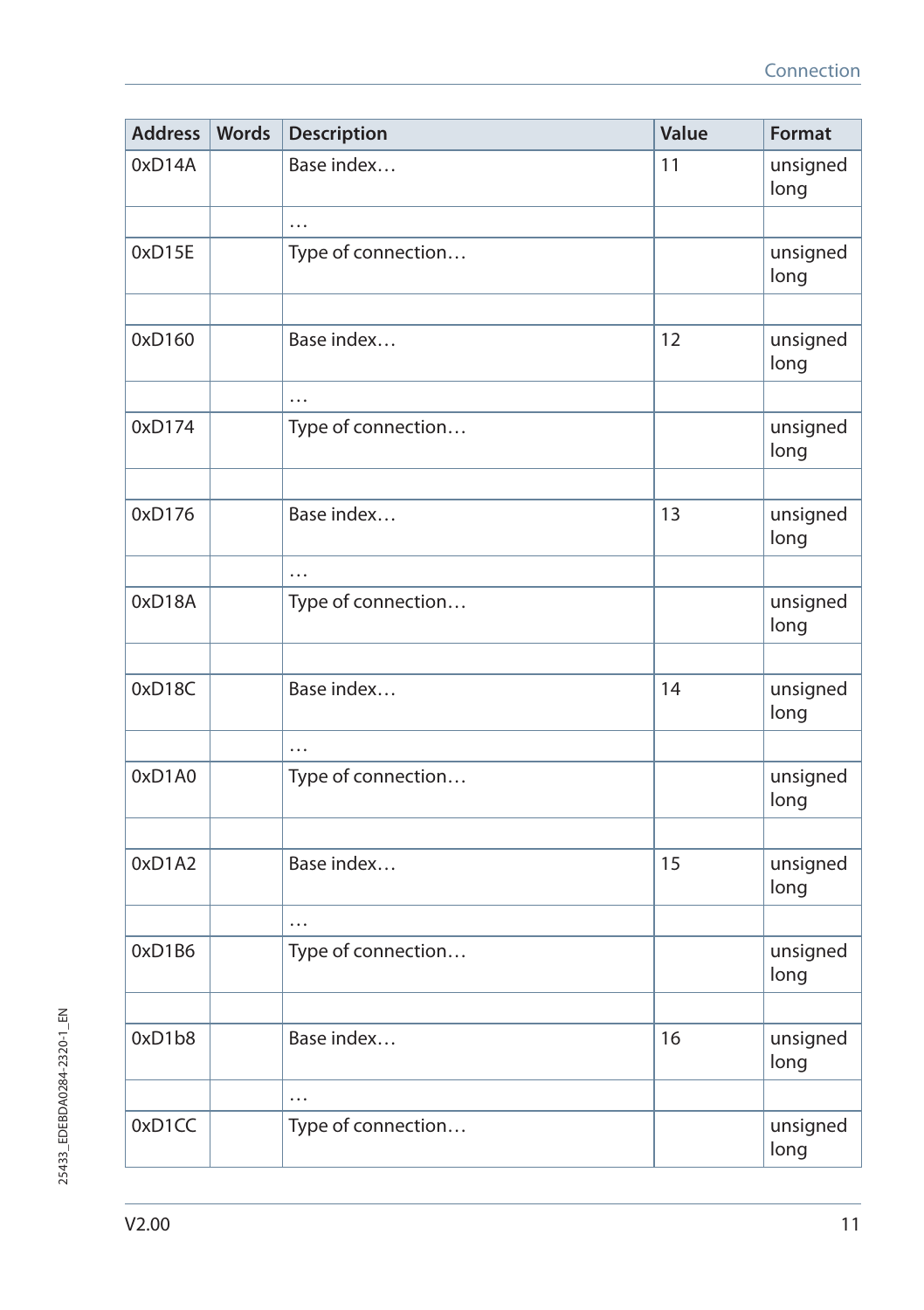| <b>Address</b> | <b>Words</b>   | <b>Description</b>                                                                                                    | Value                                  | Format           |
|----------------|----------------|-----------------------------------------------------------------------------------------------------------------------|----------------------------------------|------------------|
| 0xD1CE         | 2              | Base index for the following stage parame-<br>ters (addresses 0xD0B0 to 0xD06C)                                       | 17                                     | unsigned<br>long |
| 0xD1D0         | $\overline{2}$ | Type (not in use)                                                                                                     | $\overline{a}$                         | unsigned<br>long |
| 0xD1D2         | 2              | Mode                                                                                                                  | $0 = \frac{Off}{1} =$<br>Auto $2 = On$ | unsigned<br>long |
| 0xD1D4         | 2              | Cabinet number (not in use)                                                                                           | $---$                                  | unsigned<br>long |
| 0xD1D6         | $\overline{2}$ | Detuning factor (not in use)                                                                                          | $\overline{a}$                         | unsigned<br>long |
| 0xD1D8         | $\overline{2}$ | Stage power [0.1 kvar] (c = positive // i =<br>negative)                                                              | c99999-<br>i99999                      | long             |
| 0xD1DA         | $\overline{2}$ | Discharge time [ms]                                                                                                   | 0-99999                                | unsigned<br>long |
| 0xD1DC         | $\overline{2}$ | Operating cycles                                                                                                      | 0-999999                               | unsigned<br>long |
| 0xD1DE         | $\overline{2}$ | Operating hours                                                                                                       | $---$                                  | unsigned<br>long |
| 0xD1E0         | 2              | Total temperature switch-offs<br>(not in use)                                                                         | $\overline{a}$                         | long             |
| 0xD1E2         | $\overline{2}$ | Type of connection of the stage<br>(bit coded, only 1 bit active)                                                     |                                        | unsigned<br>long |
|                |                | Bit0: Delta<br><b>Bit6: L31</b><br>Bit3: L3N<br>Bit1: L1N<br><b>Bit4: L12</b><br><b>Bit2: L2N</b><br><b>Bit5: L23</b> |                                        |                  |
|                |                |                                                                                                                       |                                        |                  |
| 0xD280         | 2              | Methods of measurement                                                                                                | $0 = 3ph // 1$<br>$= 1ph$              | unsigned<br>long |
| 0xD282         | 2              | Zero-point creator                                                                                                    | $0 = \frac{\pi}{1}$<br>$=$ yes         | unsigned<br>long |
| 0xD284         | 2              | Language ( $0 = 1$ st language // $1 = 2$ nd<br>language)                                                             | $0 - 1$                                | unsigned<br>long |
| 0xD286         | 2              | Temperature [0.1 °C] that causes the fan to switch 0-700<br>off when the value falls below the threshold              |                                        | unsigned<br>long |
| 0xD288         | 2              | Temperature [0.1 $°C$ ] that triggers the stages<br>when the value falls below the threshold                          | $0 - 700$                              | unsigned<br>long |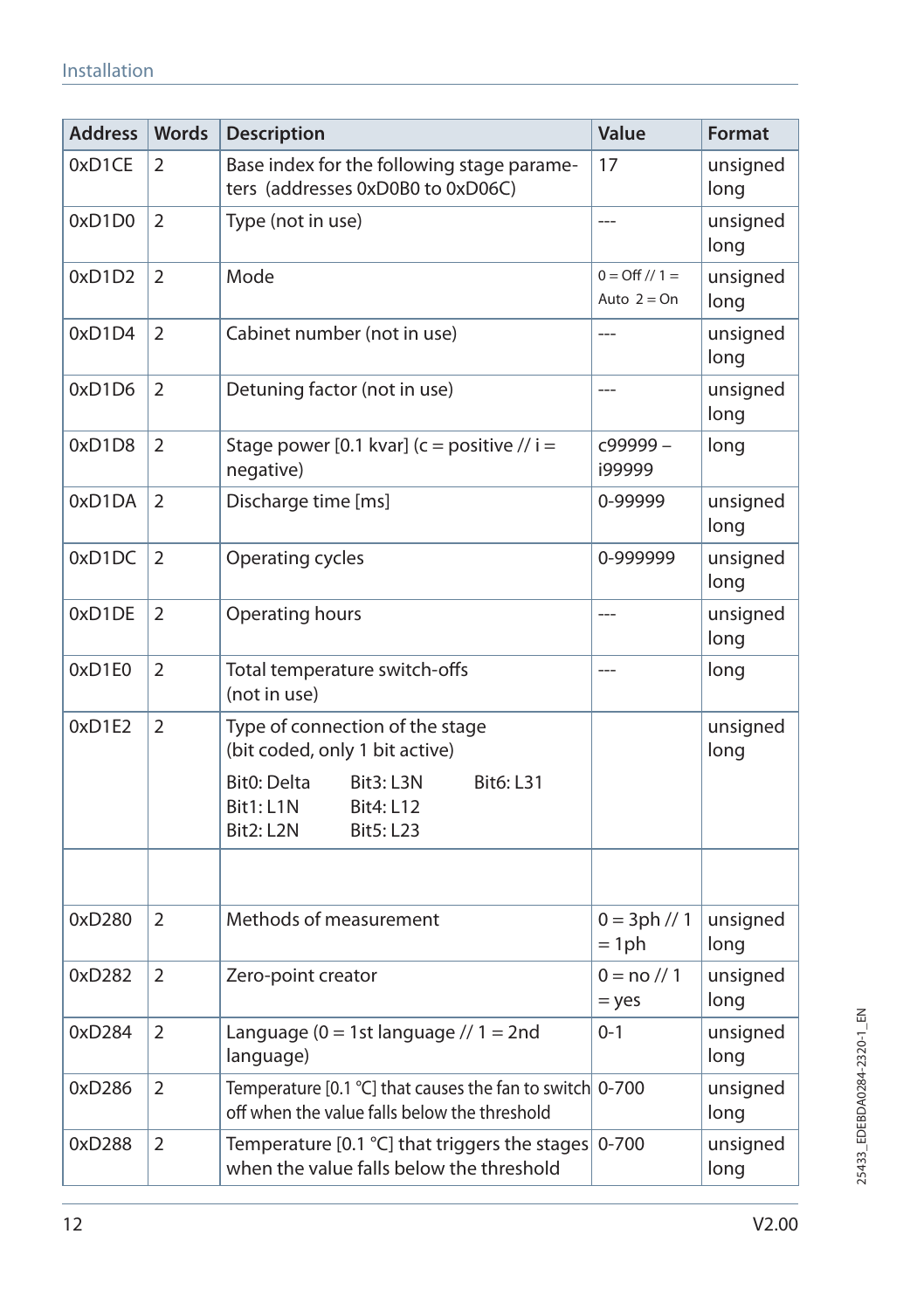| <b>Address</b> | <b>Words</b>   | <b>Description</b>                                                                                                           | Value         | Format           |
|----------------|----------------|------------------------------------------------------------------------------------------------------------------------------|---------------|------------------|
| 0xD28A         | $\mathcal{P}$  | max. switching capacity per pulse [kvar]<br>(at least the largest stage power of a delta<br>stage or a combined delta stage) | xx-999999     | unsigned<br>long |
| 0xD28C         | 2              | Low load limit [A]                                                                                                           | 0.01-9999.99  | float            |
| 0xD22E         | 2              | Average current limit [A] incl.xl - L1                                                                                       | 1.0-999999.0  | float            |
| 0xD290         | $\mathcal{P}$  | Average current limit [A] incl.xl - L2                                                                                       | 1.0-999999.0  | float            |
| 0xD292         | $\mathcal{P}$  | Average current limit [A] incl.xl - L3                                                                                       | 1.0-999999.0  | float            |
| 0xD294         | $\mathcal{P}$  | Average current limit [A] incl.xl - N                                                                                        | 1.0-999999.0  | float            |
| 0xD296         | $\mathcal{P}$  | Overvoltage limit [%]<br>$(0\% = \text{off}$ // 50% = 1.5*Uprim)                                                             | $0 - 50%$     | unsigned<br>long |
| 0xD298         | $\mathcal{P}$  | Voltage harmonics limit $[\%]$ (100% = pro-<br>grammed primary current)                                                      |               | unsigned<br>long |
| 0xD29A         | $\mathfrak{D}$ | Current harmonics limit [%] (100% = pro-<br>grammed primary current)                                                         |               | unsigned<br>long |
| 0cD29C         | $\overline{2}$ | Target CosPhi 2                                                                                                              | $-1.0 - +1.0$ | float            |

Table 1

Example Modbus RTU Request: 01 04 D0 01 00 02 18 CB in which

| 01                | Device address                                                                                                                                                                  |
|-------------------|---------------------------------------------------------------------------------------------------------------------------------------------------------------------------------|
| 04                | Command                                                                                                                                                                         |
| D <sub>0</sub> 01 | Read from register 0xD002 "Measuring voltage primary transformer"<br>(in accordance with the Modbus definition, the required address<br>must be set to -1 in the request telex) |
| 00 02             | Read 2 registers, i.e. read 1 data point                                                                                                                                        |
| <b>18 CB</b>      | CRC code                                                                                                                                                                        |

#### Response:

01 04 04 00 00 01 90 FA 78 in which

| 01          | Device address                        |      |
|-------------|---------------------------------------|------|
| 04          | Command                               |      |
| 04          | 4 data bytes                          |      |
| 00 00 01 90 | Primary transformer measuring voltage | 400V |
| FA 78       | CRC code                              |      |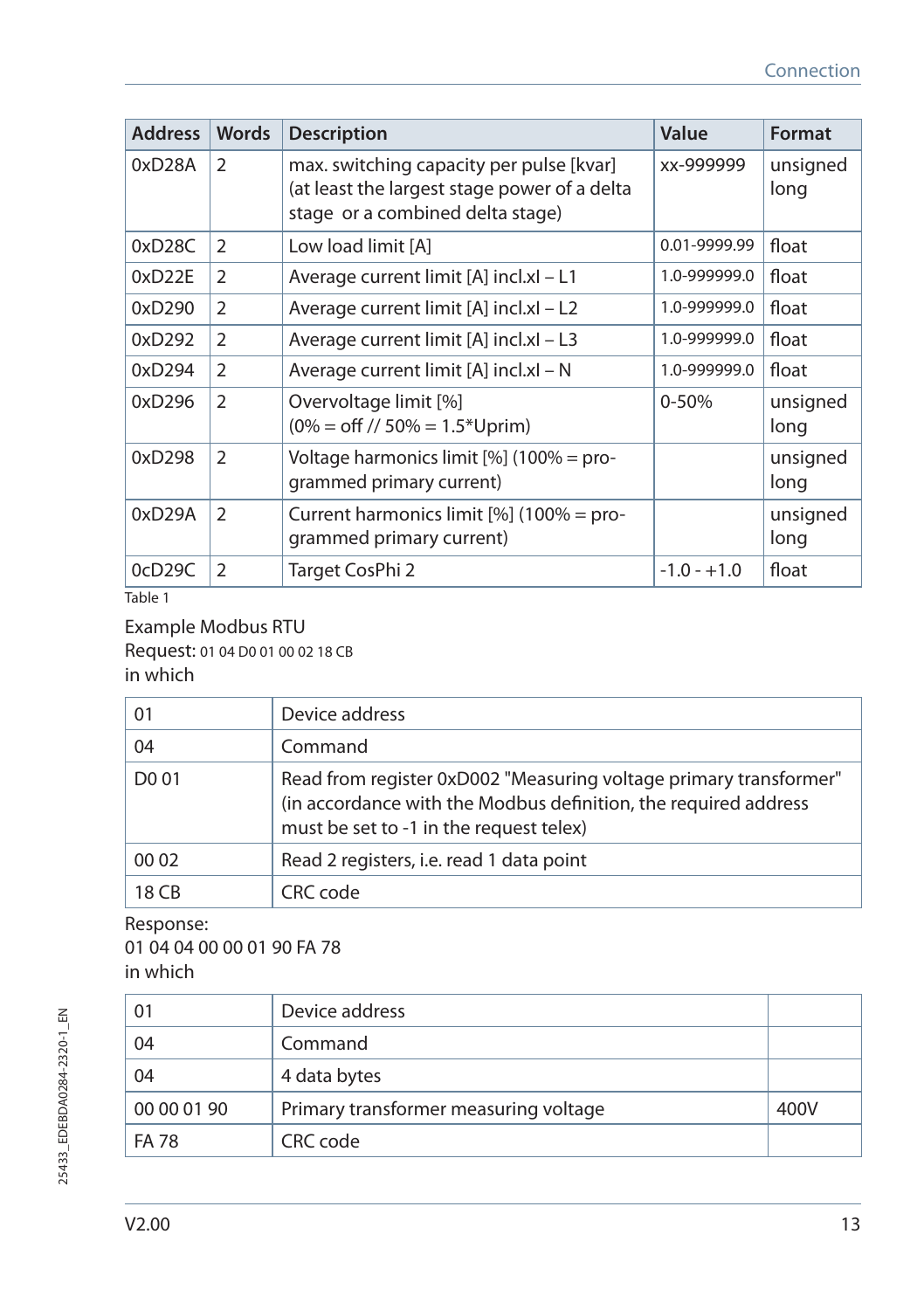### **4. Data points**

Data points are read via the command 0x04 (Read Input Registers) in accordance with table 1.

| <b>Address</b> | <b>Words</b>   | <b>Description</b>                             | Unit          | Format |
|----------------|----------------|------------------------------------------------|---------------|--------|
| 0x0002         | 2              | Voltage PH-N L1                                | V             | float  |
| 0x0004         | $\overline{2}$ | Voltage PH-N L2                                | V             | float  |
| 0x0006         | 2              | Voltage PH-N L3                                | V             | float  |
| 0x0008         | $\overline{2}$ | Voltage PH-PH L1-L2                            | V             | float  |
| 0x000a         | $\overline{2}$ | Voltage PH-PH L2-L3                            | V             | float  |
| 0x000c         | 2              | Voltage PH-PH L3-L1                            | V             | float  |
| 0x000e         | $\overline{2}$ | Current L1                                     | A             | float  |
| 0x0010         | $\overline{2}$ | Current L <sub>2</sub>                         | Α             | float  |
| 0x0012         | $\overline{2}$ | Current L3                                     | Α             | float  |
| 0x0014         | 2              | Current average value L1                       | A             | float  |
| 0x0016         | $\overline{2}$ | Current average value L2                       | A             | float  |
| 0x0018         | 2              | Current average value L3                       | Α             | float  |
| 0x001a         | $\overline{2}$ | Apparent power L1                              | VA            | float  |
| 0x001c         | $\overline{2}$ | Apparent power L2                              | VA            | float  |
| 0x001e         | 2              | Apparent power L3                              | VA            | float  |
| 0x0020         | $\overline{2}$ | Active power L1                                | W             | float  |
| 0x0022         | 2              | Active power L2                                | W             | float  |
| 0x0024         | $\overline{2}$ | Active power L3                                | W             | float  |
| 0x0026         | $\overline{2}$ | Reactive power L1 - only fundamental component | var           | float  |
| 0x0028         | 2              | Reactive power L2 - only fundamental component | var           | float  |
| 0x002a         | $\overline{2}$ | Reactive power L3 - only fundamental component | var           | float  |
| 0x002c         | $\overline{2}$ | cos Phi L1                                     |               | float  |
| 0x002e         | $\overline{2}$ | cos Phi L2                                     |               | float  |
| 0x0030         | $\overline{2}$ | cos Phi L3                                     |               | float  |
| 0x0032         | 2              | Power factor L1                                |               | float  |
| 0x0034         | $\overline{2}$ | Power factor L <sub>2</sub>                    |               | float  |
| 0x0036         | 2              | Power factor L3                                |               | float  |
| 0x0038         | $\overline{2}$ | Voltage distortion factor L1                   | $\frac{0}{0}$ | float  |
| 0x003a         | 2              | Voltage distortion factor L2                   | $\%$          | float  |
| 0x003c         | $\overline{2}$ | Voltage distortion factor L3                   | $\%$          | float  |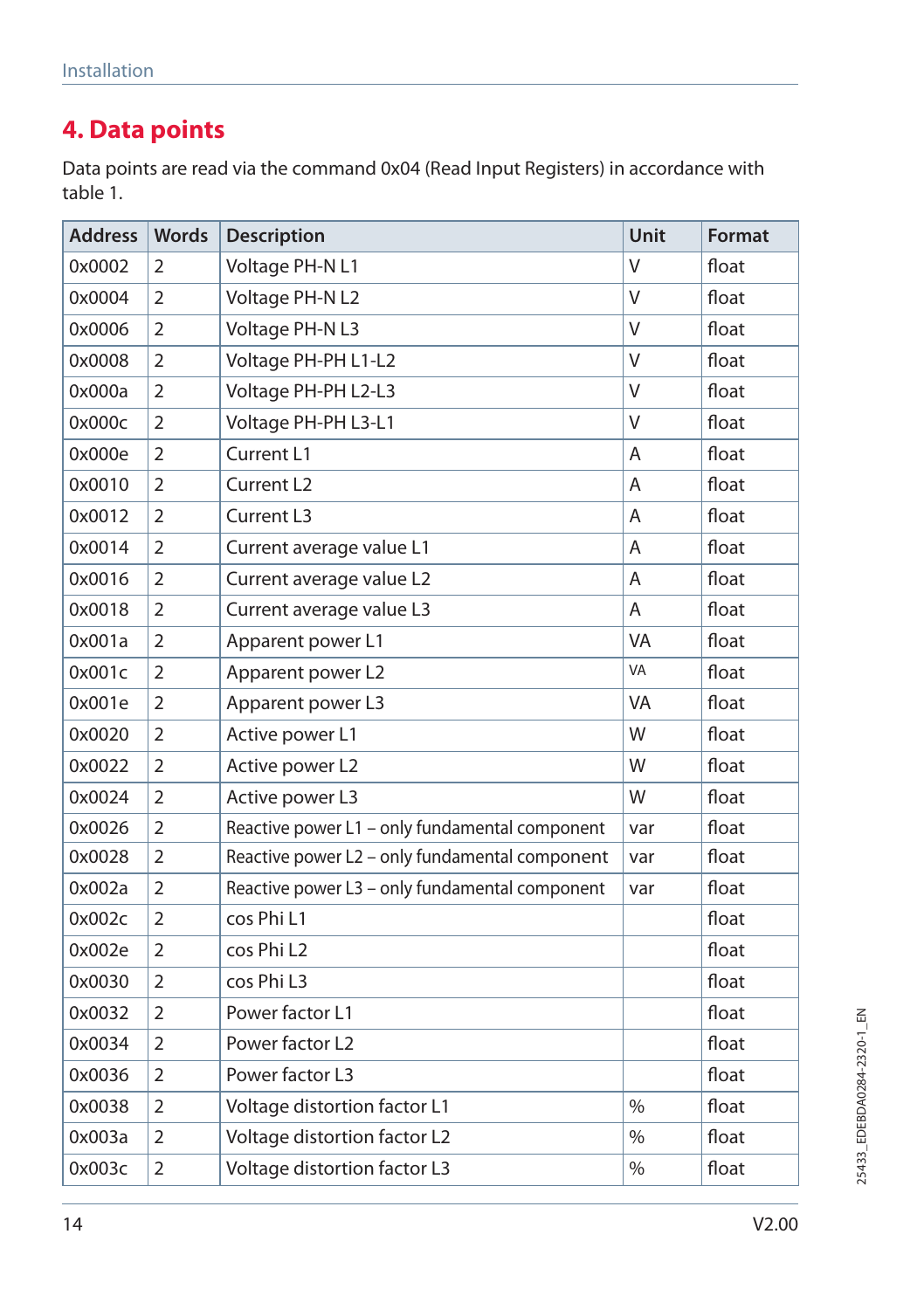| <b>Address</b> | Words          | <b>Description</b>         | Unit          | Format |
|----------------|----------------|----------------------------|---------------|--------|
| 0x003e         | 2              | Voltage 3rd harmonic L1    | $\frac{0}{0}$ | float  |
| 0x0040         | 2              | Voltage 3rd harmonic L2    | $\%$          | float  |
| 0x0042         | $\overline{2}$ | Voltage 3rd harmonic L3    | $\%$          | float  |
| 0x0044         | $\overline{2}$ | Voltage 5th harmonic L1    | $\%$          | float  |
| 0x0046         | 2              | Voltage 5th harmonic L2    | $\%$          | float  |
| 0x0048         | 2              | Voltage 5th harmonic L3    | $\%$          | float  |
| 0x004a         | $\overline{2}$ | Voltage 7th harmonic L1    | $\%$          | float  |
| 0x004c         | $\overline{2}$ | Voltage 7th harmonic L2    | $\%$          | float  |
| 0x004e         | 2              | Voltage 7th harmonic L3    | $\frac{0}{0}$ | float  |
| 0x0050         | 2              | Voltage 9th harmonic L1    | $\%$          | float  |
| 0x0052         | 2              | Voltage 9th harmonic L2    | $\%$          | float  |
| 0x0054         | 2              | Voltage 9th harmonic L3    | $\%$          | float  |
| 0x0056         | $\overline{2}$ | Voltage 11th harmonic L1   | $\%$          | float  |
| 0x0058         | 2              | Voltage 11th harmonic L2   | $\%$          | float  |
| 0x005a         | 2              | Voltage 11th harmonic L3   | $\%$          | float  |
| 0x005c         | 2              | Voltage 13th harmonic L1   | $\%$          | float  |
| 0x005e         | $\overline{2}$ | Voltage 13th harmonic L2   | $\%$          | float  |
| 0x0060         | $\overline{2}$ | Voltage 13th harmonic L3   | $\%$          | float  |
| 0x0062         | $\overline{2}$ | Voltage 15th harmonic L1   | $\%$          | float  |
| 0x0064         | 2              | Voltage 15th harmonic L2   | $\%$          | float  |
| 0x0066         | 2              | Voltage 15th harmonic L3   | $\%$          | float  |
| 0x0068         | 2              | Voltage 17th harmonic L1   | $\%$          | float  |
| 0x006a         | 2              | Voltage 17th harmonic L2   | $\%$          | float  |
| 0х006с         | $\overline{2}$ | Voltage 17th harmonic L3   | $\%$          | float  |
| 0x006e         | $\overline{2}$ | Voltage 19th harmonic L1   | $\%$          | float  |
| 0x0070         | 2              | Voltage 19th harmonic L2   | $\%$          | float  |
| 0x0072         | 2              | Voltage 19th harmonic L3   | $\%$          | float  |
| 0x0074         | 2              | Total harmonic currents L1 | Α             | float  |
| 0x0076         | $\overline{2}$ | Total harmonic currents L2 | A             | float  |
| 0x0078         | 2              | Total harmonic currents L3 | A             | float  |
| 0x007a         | 2              | Current 3rd harmonic L1    | Α             | float  |
| 0x007c         | 2              | Current 3rd harmonic L2    | Α             | float  |
| 0x007e         | $\overline{2}$ | Current 3rd harmonic L3    | Α             | float  |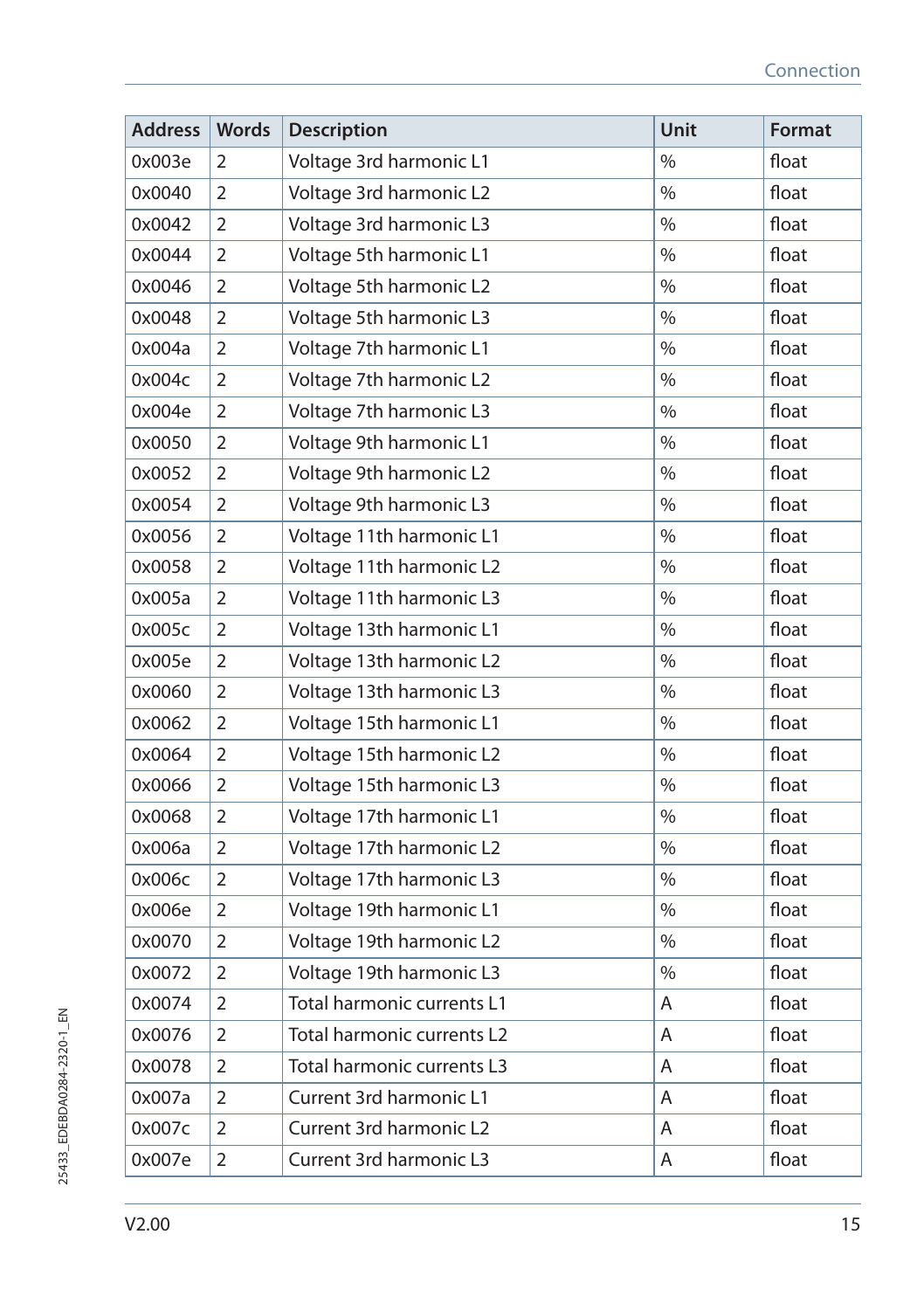#### Installation

| <b>Address</b> | <b>Words</b>   | <b>Description</b>                                              | Unit | <b>Format</b> |
|----------------|----------------|-----------------------------------------------------------------|------|---------------|
| 0x0080         | 2              | <b>Current 5th harmonic L1</b>                                  | A    | float         |
| 0x0082         | $\mathfrak{D}$ | Current 5th harmonic L2                                         | A    | float         |
| 0x0084         | 2              | <b>Current 5th harmonic L3</b>                                  | A    | float         |
| 0x0086         | 2              | Current 7th harmonic L1                                         | A    | float         |
| 0x0088         | $\overline{2}$ | Current 7th harmonic L2                                         | A    | float         |
| 0x008a         | $\overline{2}$ | Current 7th harmonic L3                                         | A    | float         |
| 0x008c         | $\overline{2}$ | Current 9th harmonic L1                                         | A    | float         |
| 0x008e         | $\mathfrak{D}$ | Current 9th harmonic L2                                         | A    | float         |
| 0x0090         | 2              | <b>Current 9th harmonic L3</b>                                  | A    | float         |
| 0x0092         | $\overline{2}$ | Current 11th harmonic L1                                        | A    | float         |
| 0x0094         | 2              | Current 11th harmonic L2                                        | A    | float         |
| 0x0096         | $\overline{2}$ | Current 11th harmonic L3                                        | A    | float         |
| 0x0098         | 2              | Current 13th harmonic L1                                        | A    | float         |
| 0x009a         | $\overline{2}$ | Current 13th harmonic L2                                        | A    | float         |
| 0x009c         | $\overline{2}$ | Current 13th harmonic L3                                        | A    | float         |
| 0x009e         | $\mathfrak{D}$ | Current 15th harmonic L1                                        | A    | float         |
| 0x00a0         | 2              | Current 15th harmonic L2                                        | Α    | float         |
| 0x00a2         | 2              | Current 15th harmonic L3                                        | A    | float         |
| 0x00a4         | $\mathcal{P}$  | Current 17th harmonic L1                                        | A    | float         |
| 0x00a6         | 2              | Current 17th harmonic L2                                        | A    | float         |
| 0x00a8         | $\overline{2}$ | Current 17th harmonic L3                                        | A    | float         |
| 0x00aa         | 2              | Current 19th harmonic L1                                        | A    | float         |
| 0x00ac         | $\overline{2}$ | Current 19th harmonic L2                                        | A    | float         |
| 0x00ae         | $\overline{2}$ | Current 19th harmonic L2                                        | A    | float         |
| 0x00b0         | $\overline{2}$ | Network frequency                                               | Hz   | float         |
| 0x00b2         | $\overline{2}$ | Neutral conductor current                                       | A    | float         |
| 0x00b4         | 2              | Average value neutral conductor current                         | A    | float         |
| 0x00b6         | 2              | Total active power - collective Active power                    | W    | float         |
| 0x00b8         | $\overline{2}$ | Total reactive power - sum of<br>the fundamental reactive power | var  | float         |
| 0x00ba         | $\mathfrak{D}$ | Total apparent power - collective Apparent<br>power             | VA   | float         |
| 0x00bc         | 2              | Power factor                                                    |      | float         |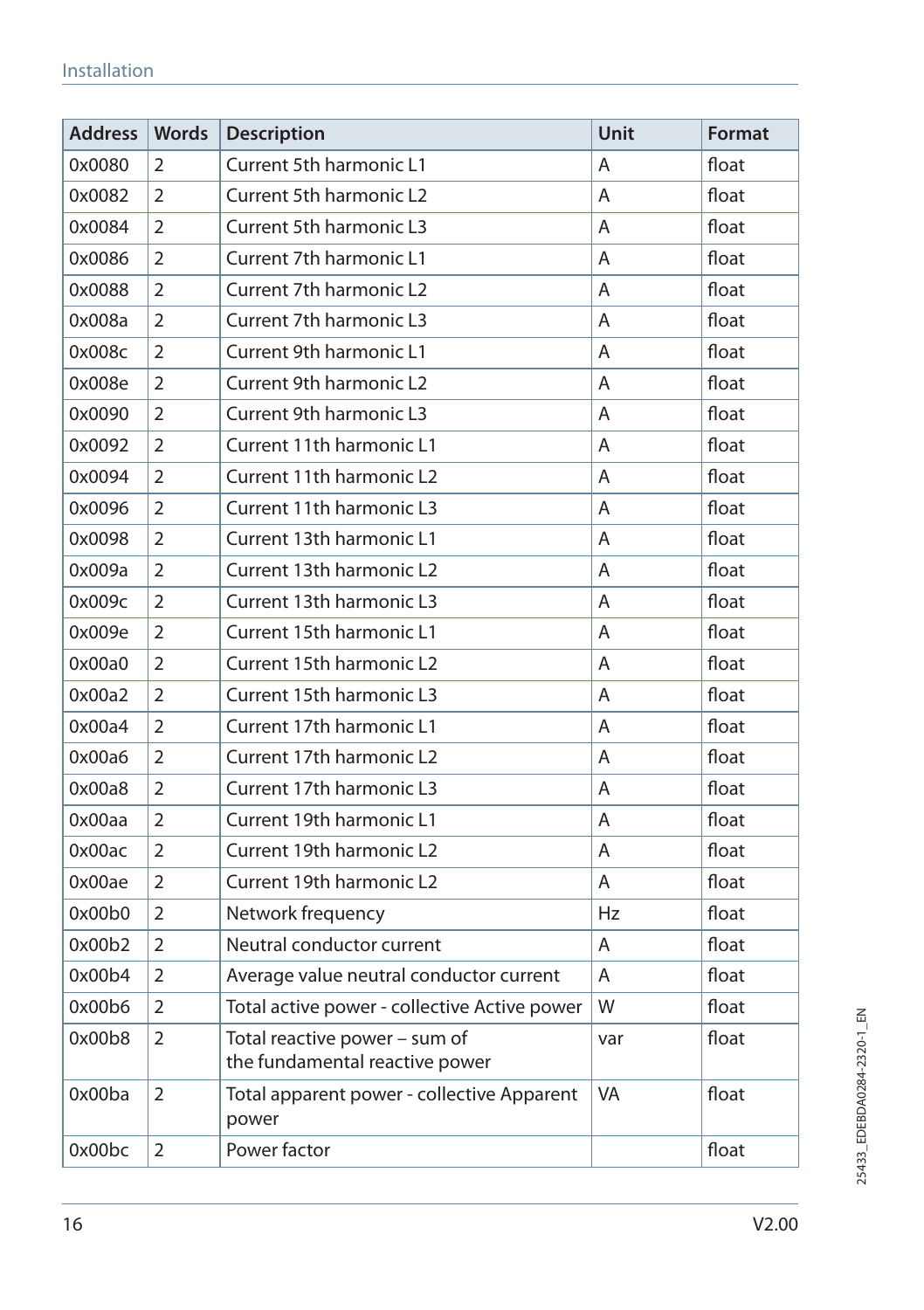| <b>Address</b> | <b>Words</b>   | <b>Description</b>                                                                                                                                        | Unit    | Format           |
|----------------|----------------|-----------------------------------------------------------------------------------------------------------------------------------------------------------|---------|------------------|
| 0x0328         | 2              | collective Total reactive power, sum of sin-<br>gle-phase measurement                                                                                     | var     | float            |
| 0x0322         | $\overline{2}$ | Total reactive power L1                                                                                                                                   | var     | float            |
| 0x0324         | $\overline{2}$ | Total reactive power L2                                                                                                                                   | var     | float            |
| 0x0326         | $\overline{2}$ | Total reactive power L3                                                                                                                                   | var     | float            |
| 0x032a         | $\overline{2}$ | Missing compensation power L1                                                                                                                             | var     | float            |
| 0x032c         | $\overline{2}$ | Missing compensation power L2                                                                                                                             | var     | float            |
| 0x032e         | $\overline{2}$ | Missing compensation power L3                                                                                                                             | var     | float            |
| 0x0330         | $\mathfrak{D}$ | Total missing compensation power                                                                                                                          | var     | float            |
| 0x0332         | $\overline{2}$ | Temperature                                                                                                                                               | °C      | float            |
|                | $\mathfrak{D}$ |                                                                                                                                                           |         | float            |
| 0x0334         | $\mathcal{P}$  | Relay states<br>$(20 \text{ bit: bit } 0 = \text{stage } 1 - \text{ bit } 17 = \text{stage } 18$ //<br>bit $18 =$ error message// Bit $19 = \text{fan}$ ) | bitwise | unsigned<br>long |
| 0x0336         | $\overline{2}$ | Messages (bit coded)                                                                                                                                      |         | unsigned<br>long |
| 0x0338         | $\overline{2}$ | Error state (bit coded)                                                                                                                                   |         | unsigned<br>long |
| 0x033A         | $\overline{2}$ | Error messages (bit coded)                                                                                                                                |         | unsigned<br>long |

Table 2

| Messages:    | Bit 00 set: No stage power                                 |
|--------------|------------------------------------------------------------|
| (display)    | Bit 01 set: No measuring current                           |
|              | Bit 02 set: No measuring voltage                           |
|              | Bit 03 set: Light load operation                           |
| Error state: | Bit 00 set: Power failure has occurred                     |
| (display)    | Bit 01 set: Reset has been performed                       |
|              | Bit 02 set: System temperature switch-off                  |
|              | Bit 03 set: Voltage harmonics limit reached                |
|              | Bit 04 set: Current harmonics limit reached                |
|              | Bit 05 set: Operating cycle limit reached                  |
|              | Bit 06 set: Overvoltage limit reached                      |
|              | Bit 07 set: Current average limit reached (L1 or L2 or L3) |
|              | Bit 08 set: PFC too small                                  |
|              |                                                            |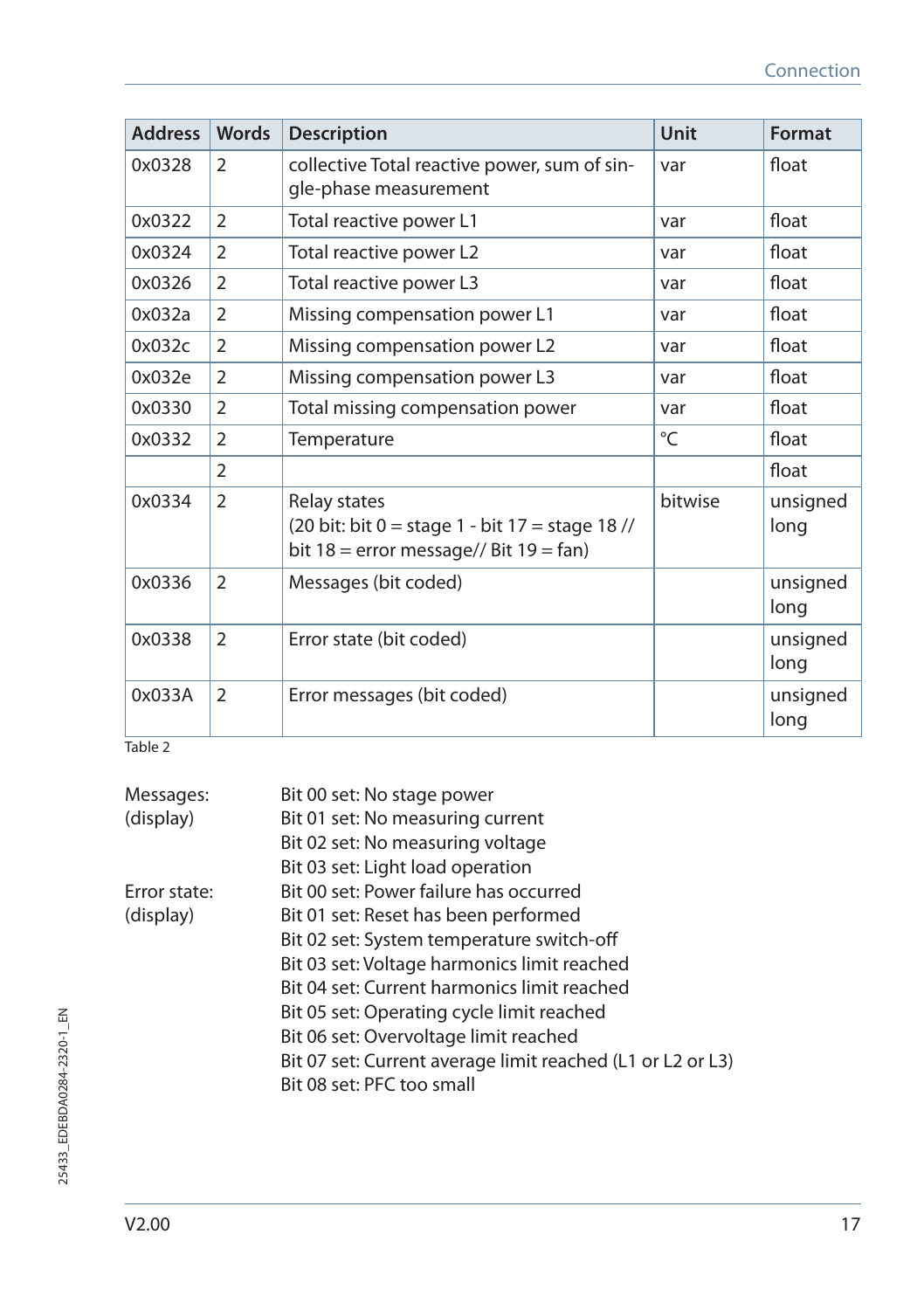| Error messages: | Bit 00 set: No stage power                                 |
|-----------------|------------------------------------------------------------|
| (relay set)     | Bit 01 set: Power failure has occurred                     |
|                 | Bit 02 set: Reset has been performed                       |
|                 | Bit 03 set: System temperature switch-off                  |
|                 | Bit 04 set: No measuring current                           |
|                 | Bit 05 set: No measuring voltage                           |
|                 | Bit 06 set: Light load operation                           |
|                 | Bit 07 set: Voltage harmonics limit reached                |
|                 | Bit 08 set: Current harmonics limit reached                |
|                 | Bit 09 set: Operating cycle limit reached                  |
|                 | Bit 10 set: Overvoltage limit reached                      |
|                 | Bit 11 set: Current average limit reached (L1 or L2 or L3) |
|                 | Bit 12 set: PFC too small                                  |
|                 |                                                            |

#### **Example Modbus RTU**

Request: 01 04 00 1F 00 0C 80 0B

| 01    | Device address                                                                                                                                          |
|-------|---------------------------------------------------------------------------------------------------------------------------------------------------------|
| 04    | Command                                                                                                                                                 |
| 00 1F | Read active power L1 from register 0x0020 (in accordance with the<br>Modbus definition, the required address must be set to -1 in the<br>request telex) |
| 00 OC | Read 12 registers, i.e. read 6 data points                                                                                                              |
| 80 OB | CRC code                                                                                                                                                |

Response:

01 04 18 48 44 02 45 48 43 BF 8A 48 42 E9 0A 47 DA C0 73 47 DC 86 B2 47 DC 61 9B CA 9E in which

| 01               | Device address                       |            |
|------------------|--------------------------------------|------------|
| 04               | Command                              |            |
| 04               | 100 data bytes                       |            |
| 48 44 02 45      | Active power L1                      | 200710W    |
| 48 43 BF 8A      | Active power L2                      | 200446W    |
| 48 42 E9 0A      | Active power L3                      | 199588W    |
| 47 DA C0 73      | Reactive power L1 - basic power only | 112000 var |
| 47DC 86 B2       | Reactive power L1 - basic power only | 112909 var |
| 47 DC 61 9B      | Reactive power L1 - basic power only | 112835 var |
| CA <sub>9E</sub> | CRC code                             |            |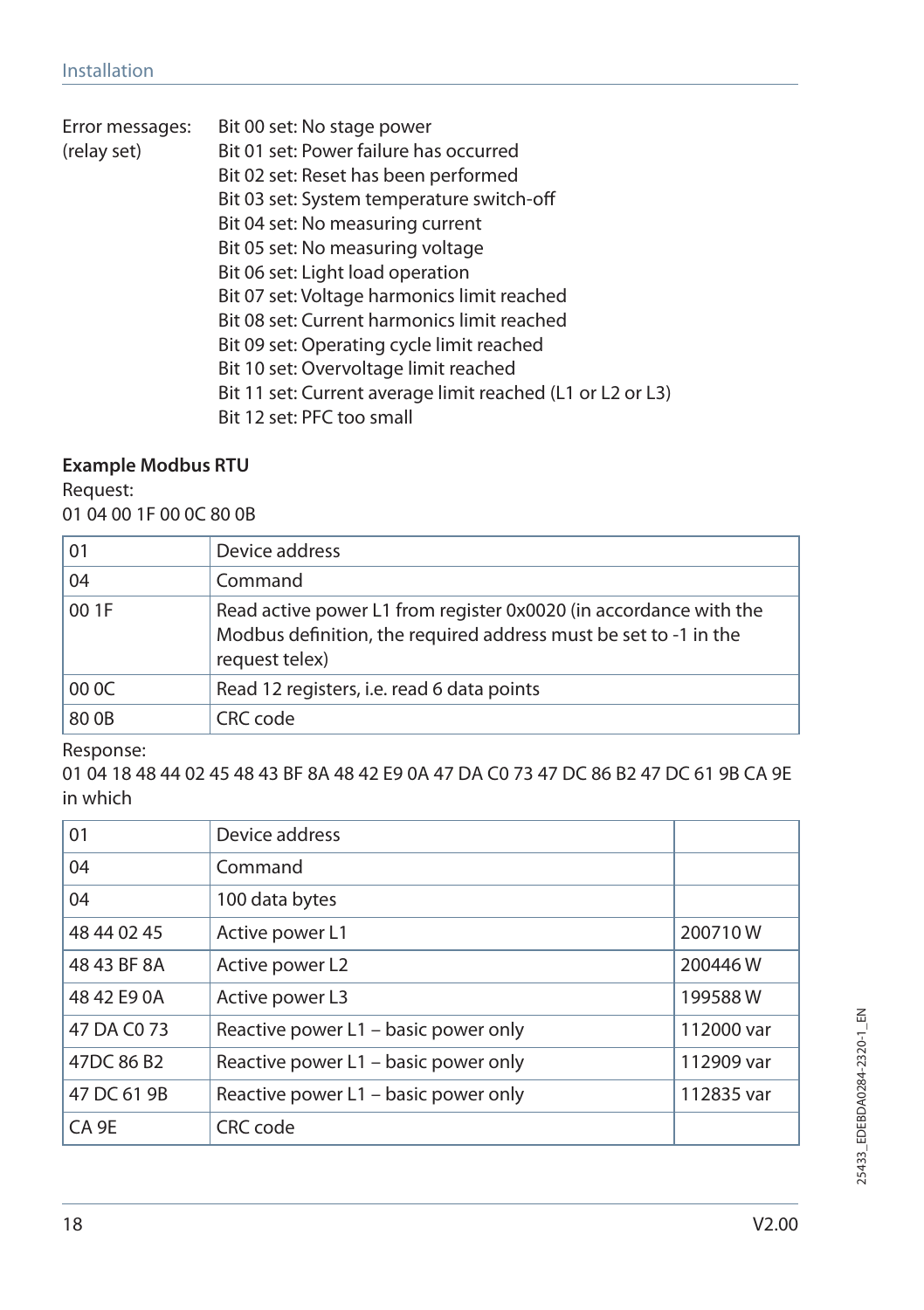## **6. Device information**

The device information is read via the command 0x2B (Read Device Identification).

Information about the manufacturer, device code and device version is read in the process. The device supplies the "Basic Device Identification". "Regular" and "Extended Device Identification" are optional according to the Modbus definition. They are not used in the Multimess Comfort.

#### **Example Modbus RTU**

Request: 01 2B 0E 01 00 70 77

| 01   | Device address                                                           |
|------|--------------------------------------------------------------------------|
| 2B   | Command                                                                  |
| 0E   | MEI type according to the Modbus definition always 0x0E                  |
| 01   | Device ID code for "Basic Device Identification" (see Modbus definition) |
| 00   | Object ID -> in our example manufacturer name, product name and version  |
| 7077 | CRC code                                                                 |

Response: 01 2B 0E 01 01 00 00 03 00 08 4B 42 52 20 47 6D 62 48 01 12 6D 75 6C 74 69 63 6F 6D 70 20 46 31 34 34 2D 33 50 48 02 09 20 32 2E 30 30 72 30 30 37 D3 E4in which

| 01                                                       | Device address                                                   |
|----------------------------------------------------------|------------------------------------------------------------------|
| 2B                                                       | Command                                                          |
| 0E                                                       | MEI type (see Modbus definition)                                 |
| 01                                                       | "Basic identification" (see Modbus definition)                   |
| 01                                                       | "Conformity level" (see Modbus definition)                       |
| 00                                                       | No further information follows<br>(no additional telex required) |
| 00                                                       | Next object ID                                                   |
| 03                                                       | Number of objects                                                |
| 00                                                       | Object ID 00                                                     |
| 08                                                       | Text length of ID 00                                             |
| 4B 42 52 20 47 6D 62 48                                  | "KBR GmbH"                                                       |
| 01                                                       | Object ID 01                                                     |
| 12                                                       | Text length of ID 01                                             |
| 6D 75 6C 74 69 63 6F 6D 70<br>20 46 31 34 34 2D 33 50 48 | "multicomp F144-3PH"                                             |
| 02                                                       | Object ID 02                                                     |
| 09                                                       | Text length of ID 02                                             |
| 20 32 2E 30 30 72 30 30 37                               | "2.00r007"                                                       |
| D <sub>3</sub> E <sub>4</sub>                            | CRC code                                                         |